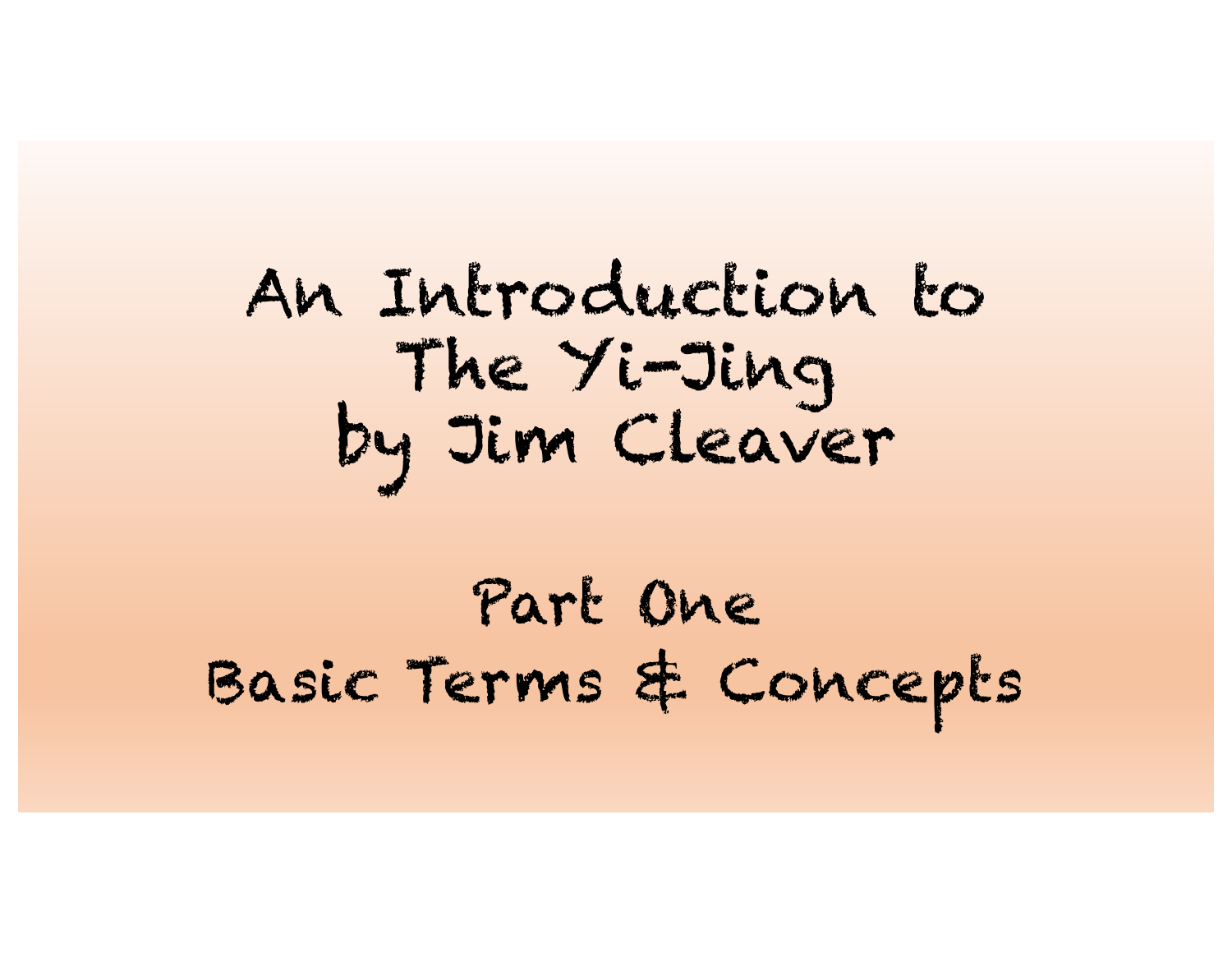# The Chinese Character Yi 易

- This character is a pictograph/ideogram *Yi* meaning change.
- How would you picture the concept of change?
- Some scholars suggest it is a picture of a lizard (think chameleon).
- Others say it is composed of the character for the sun above the character for the moon (turned sideways).
- I say both are good and make sense.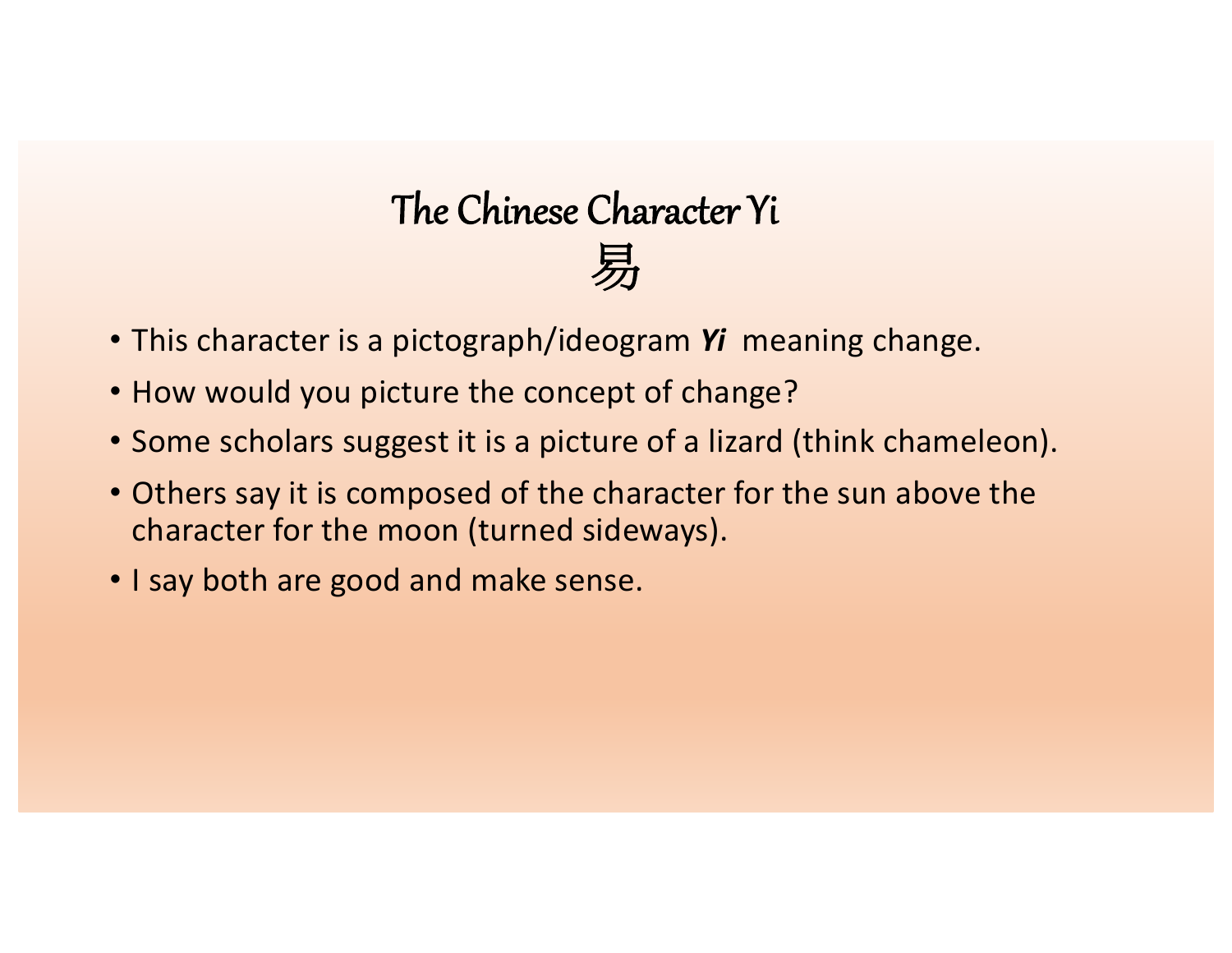### PRONUNCIATION

• It is pronounced: (Y)EE and the summer summer summer summer summer summer summer summer summer summer summer summer summer summer summer summer summer summer summer summer summer summer summer summer summer summer summer

• which literally means: CHANGE CLASSIC

(changes/changing) (text, book, canon)

• usually translated as: THE BOOK of CHANGE(s) (characters can be interpreted as singular or plural)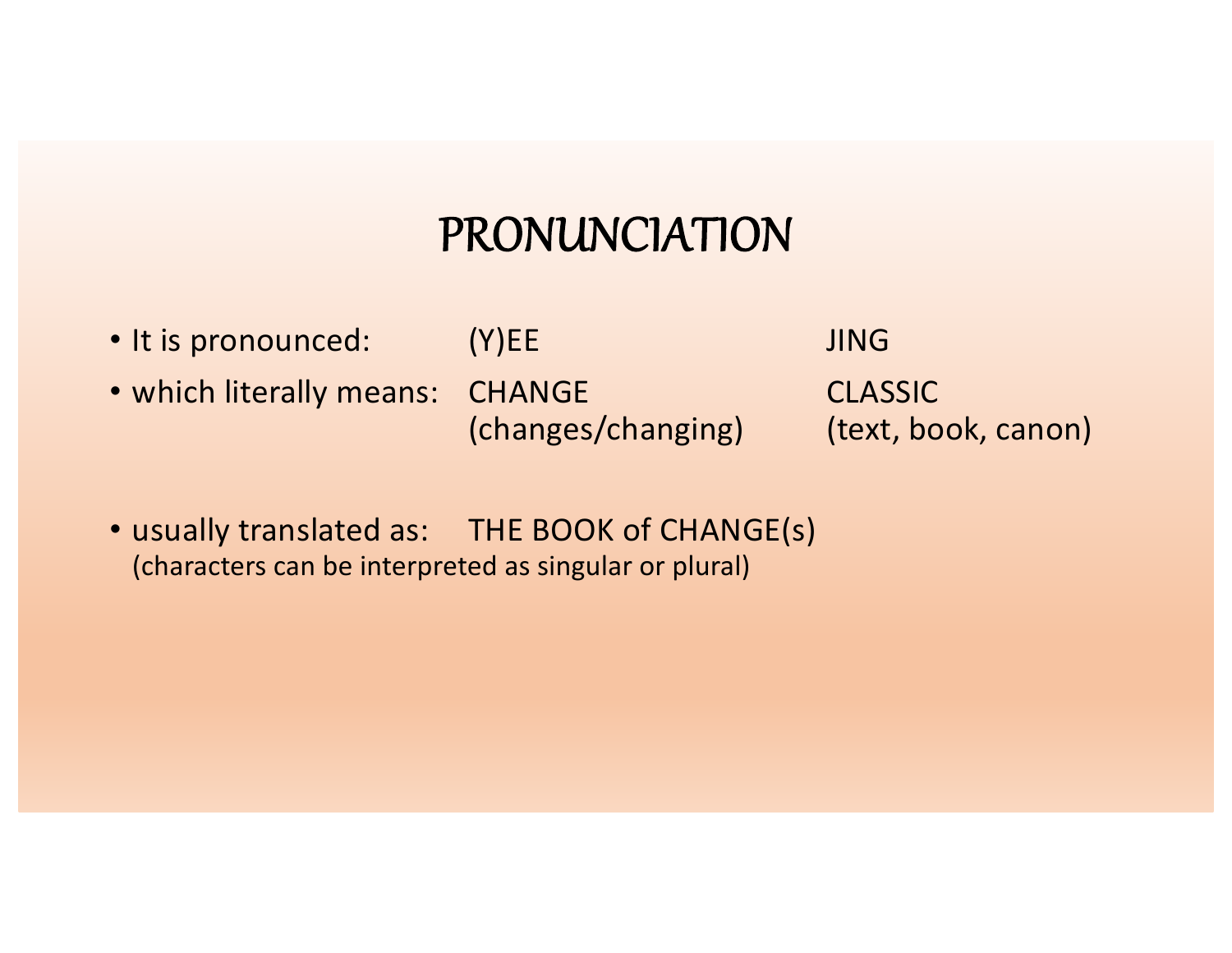# Spelling Chinese Sounds

- Pertinent to Yi Jing studies there are **three relevant systems** for Romanizing or transliterating Chinese sounds
- **Pin-yin** spells it **YI-JING**

Pinyin is the current international standard for Romanizing Chinese and has been since 1976 This is the one I will use (though I will sometimes include the Wade too)

#### • **Wade-Giles** spells it **I-CHING**

This system was developed in the late 1800's by British linguists Thomas Wade and Lionel Giles (note, there is no apostrophe following the 'ch', therefore 'ch' is to be pronounced like a 'j')

#### • the old **Missionary system** spelled it **YI-KING** ('K' is a southern dialect pronunciation)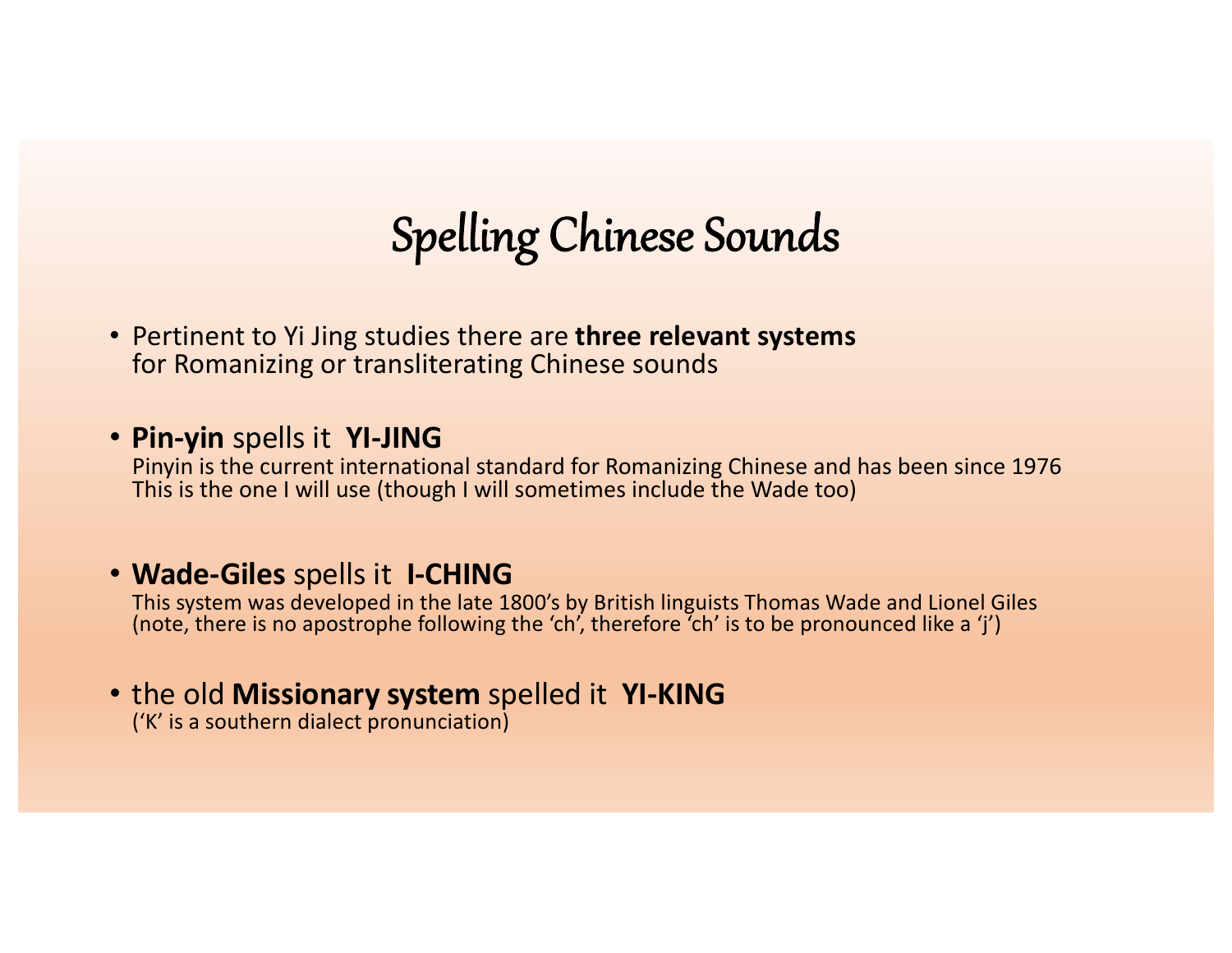### Tones Chinese is a Tonal Language

- Mandarin Chinese uses four tones to distinguish sounds that are otherwise homonyms. The same syllable pronounced using a different tone completely changes the word.
- **Yi** is pronounced using the 4th tone, which starts high and falls sharply. (yi in the 1st tone means to cure or heal, and hence, a doctor. It is a completely different character 醫)
- **Jing** is pronounced using the 1st tone, which is a high, even pitched tone.
- **Pin-yin** indicates the tone with marks over the vowel YÌ JĪNG (the tone marks provide a visual clue to intonation)
- Wade-Giles uses superscript numbers

 $1<sup>4</sup>$  CHING<sup>1</sup>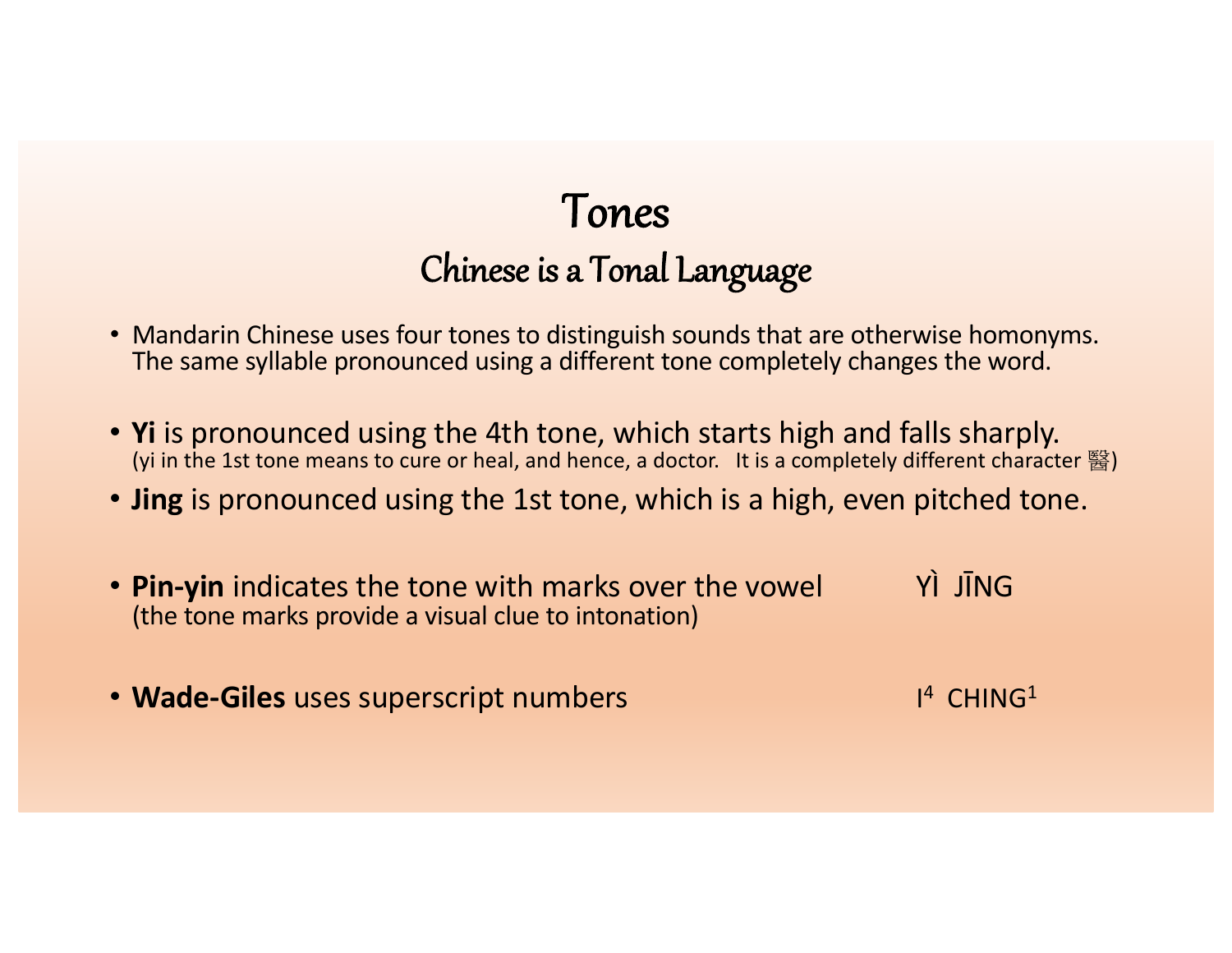#### Basic Terms

**–––––––––––––**

**–––––––––––––**

**–––––––––––––**

**–––––––––––––**

**–––––––––––––**

**–––––––––––––**

• **Hexagrams**, as their name implies, are graphic images comprised of 6 lines.

• **There are 64 hexagrams**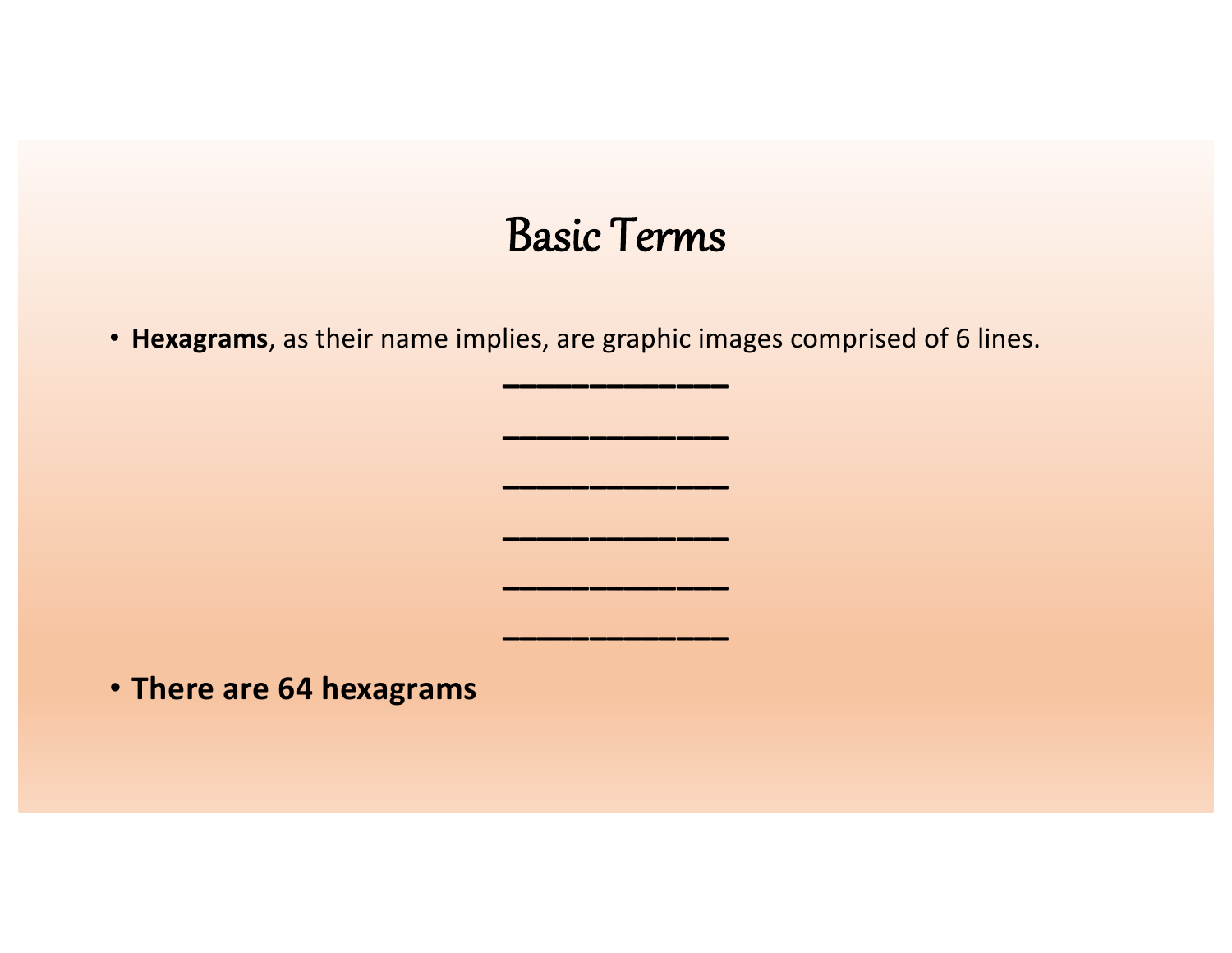• Each Hexagram is composed of two, 3 line symbols called **Trigrams.**

**–––––––––––––**

**–––––––––––––**

**–––––––––––––**

#### • There are **8 trigrams**

- Collectively they are known as the **Ba Gua** (8 symbols) (In the Wade-Giles system this is spelled Pa Kua)
- *pronounce like 'B' and 'G'* as the pinyin spelling suggests *not 'p' and 'k' as one might think looking at the Wade spelling* (the W-G spelling often leads to mispronunciations)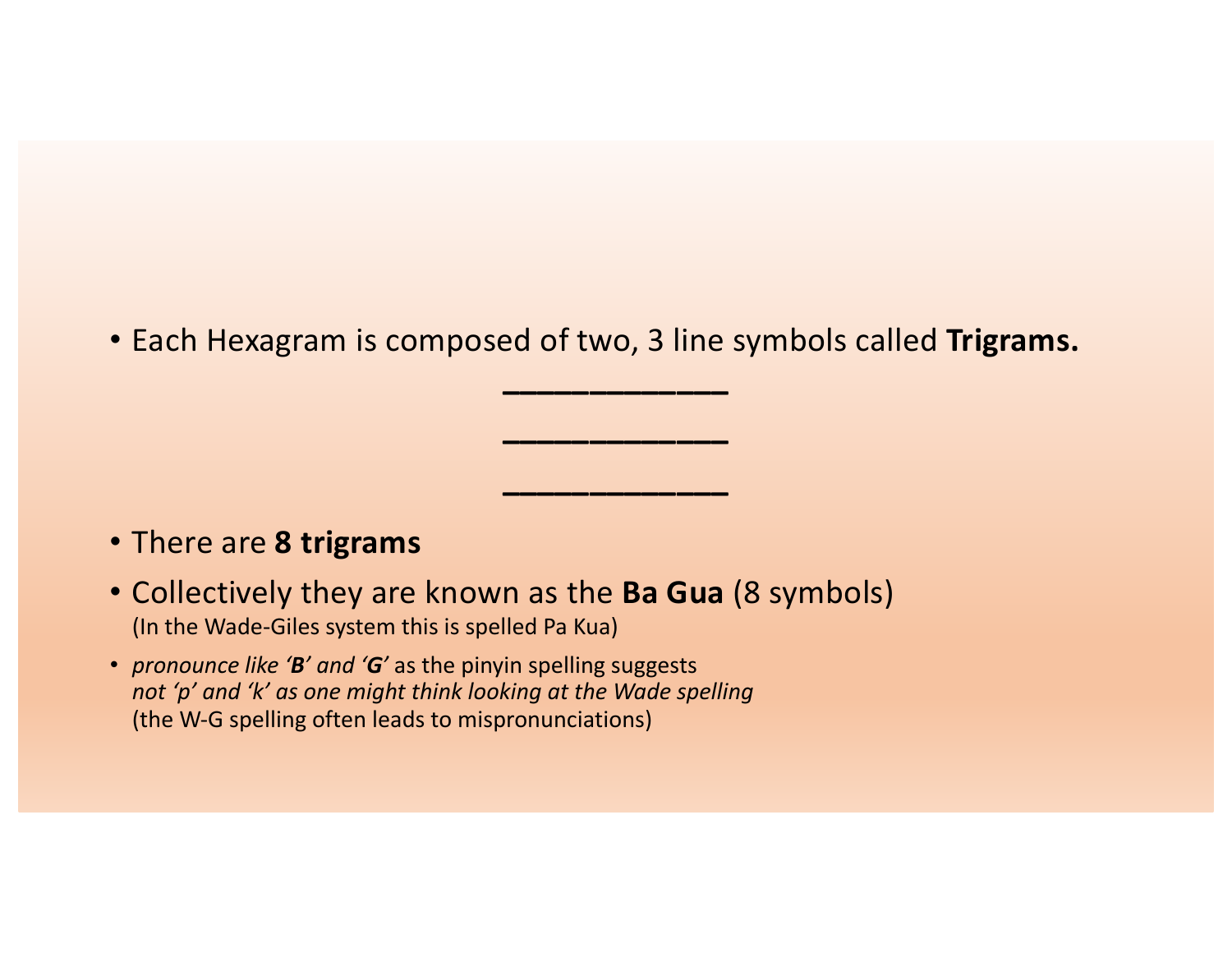- Both trigrams and hexagrams are called **gua** = image/symbol
- They are differentiated by the addition of a number qualifier
- Thus liu-shi-si **gua** = 64 gua (means it's a hexa-gram)
- *Whereas:* ba **gua** = 8 gua (must be a tri-gram)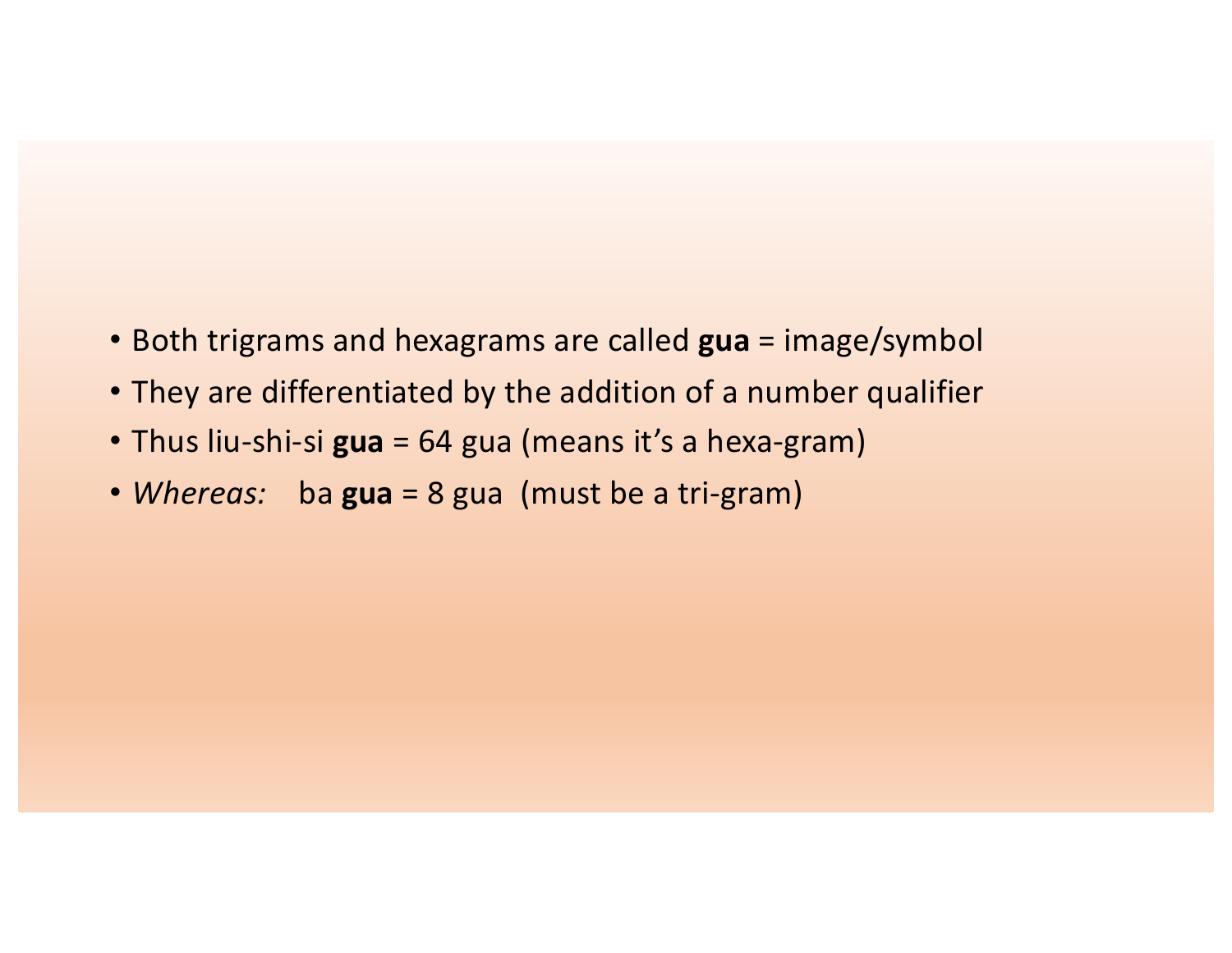- The individual **Lines** that compose both trigrams and hexagrams are of two types:
- **one is a solid line**

**the other is a divided line** 

- the solid line is called a yang line (also referred to as a firm, decisive, strong, or bright line)
- the divided line is called a yin line (also called a yielding, receptive, weak, or dark line)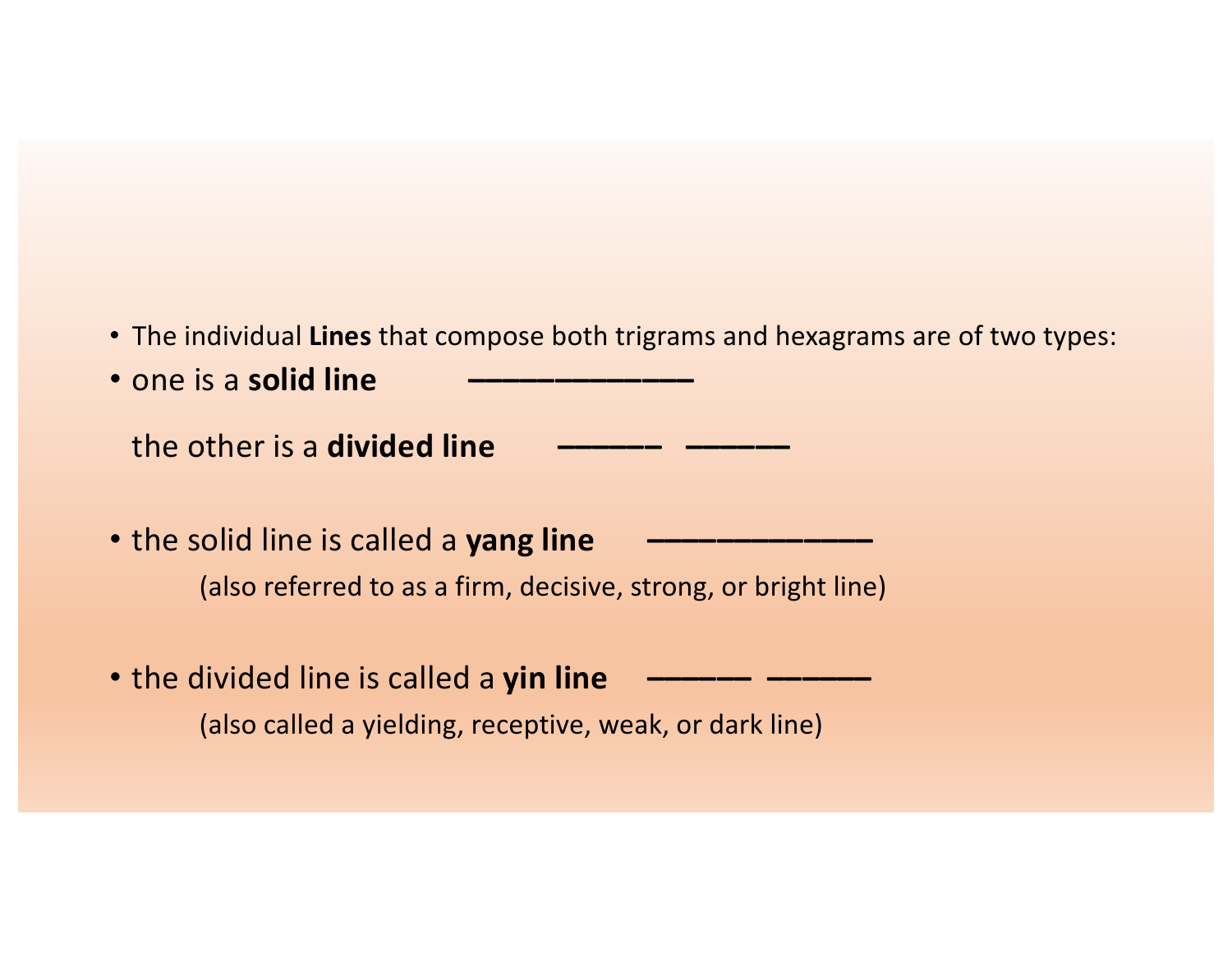- The 8 Trigrams are all of the possible combinations of yin and yang lines in a three line figure.
- The 64 Hexagrams are all of the possible combinations of yin and yang lines in a six line figure.
- Thus these symbols constitute mathematically complete groups:  $\sin 8$  yang = 2 (by the way yin is pronounced yeen and yang is yahng) trigrams =  $2^3$  = 8 hexagrams =  $2^6$  = 64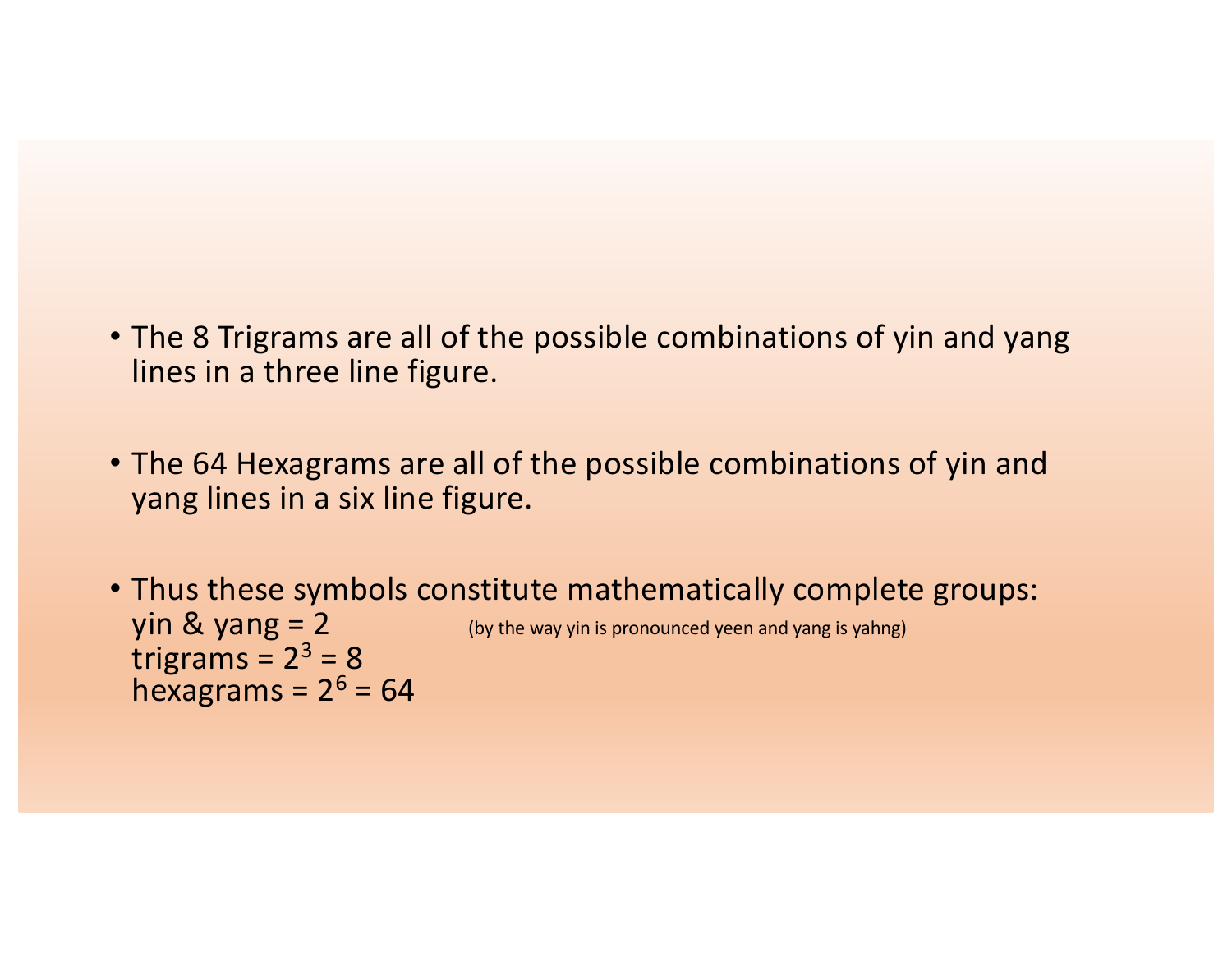# Introducing the Trigrams I will present them in pairs

| <b>Symbol</b><br>3 line graph | <b>Name</b><br>• Character<br>• Wade-Giles<br>• Pin-Yin<br>乾<br>Ch'ien<br>Qián | <b>Natural Image</b><br>The natural image is closely associated with the trigram and is smt. used as a substitute for its name<br>Note: the WG and PY should be pronounced exactly the same, they are only spelled differently - PY is usually closer visually<br>(this is pronounced cheein)<br><b>Heaven</b> |
|-------------------------------|--------------------------------------------------------------------------------|----------------------------------------------------------------------------------------------------------------------------------------------------------------------------------------------------------------------------------------------------------------------------------------------------------------|
|                               | 坤<br>$K'$ un                                                                   | (this is pronounced kwun)<br>Earth                                                                                                                                                                                                                                                                             |
|                               | <b>Kūn</b>                                                                     |                                                                                                                                                                                                                                                                                                                |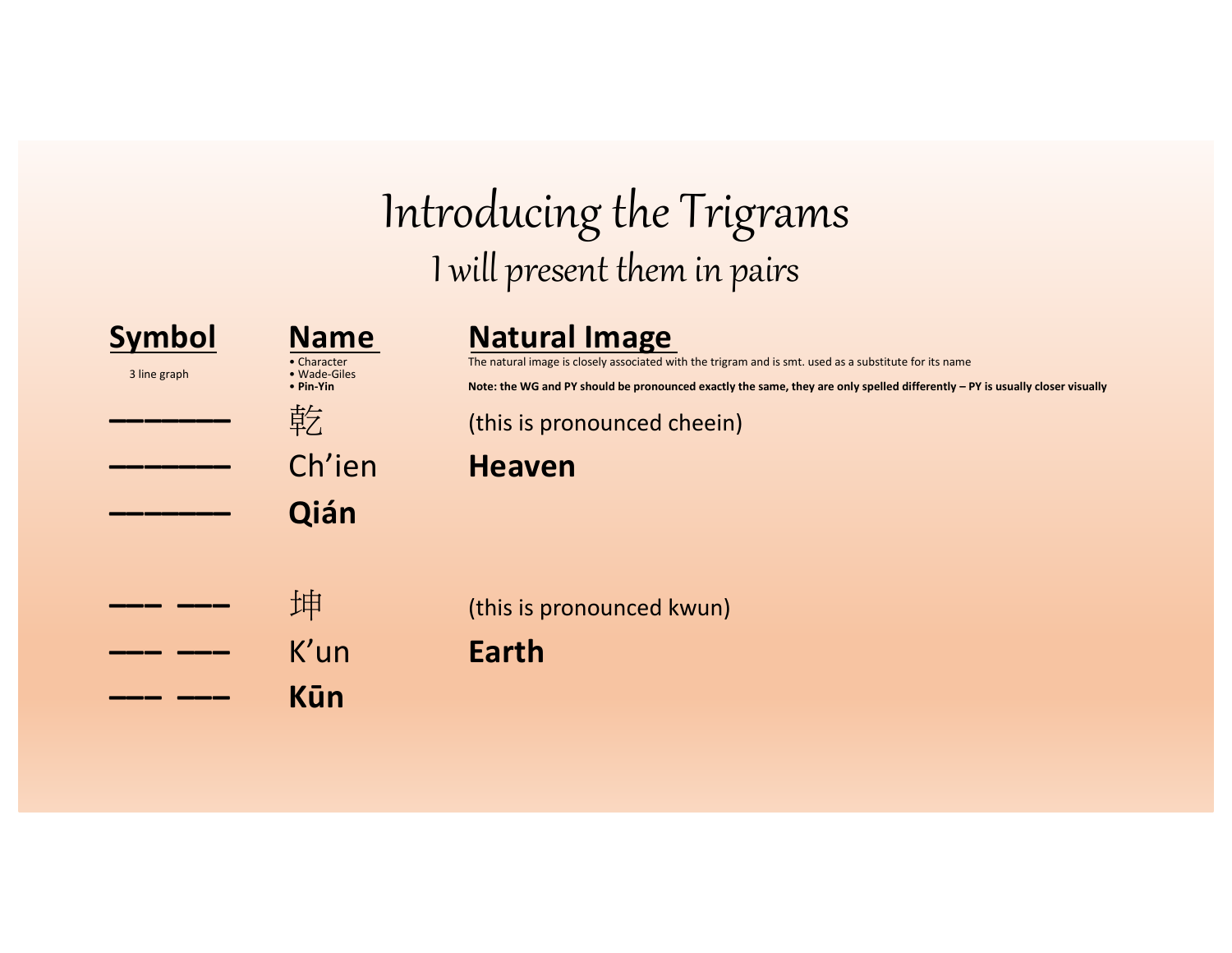# **–––––––** 離 (this is pronounced lee) **––– –––** Li **Fire ––––––– Lí ––– –––** 坎 (this is pronounced khan) K'an **Water** (moving water) **––– ––– Kǎn** (darkness)(a pit)(danger)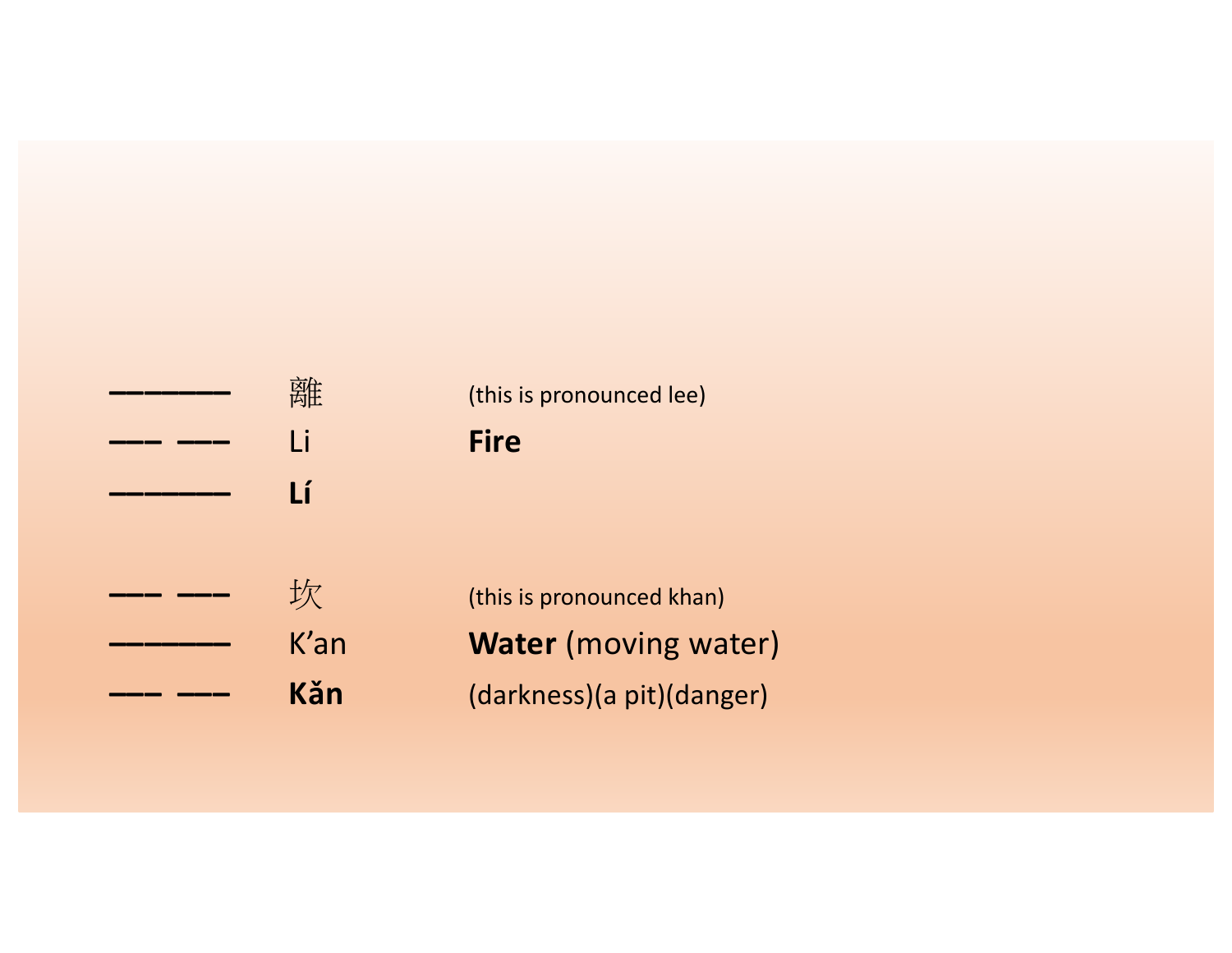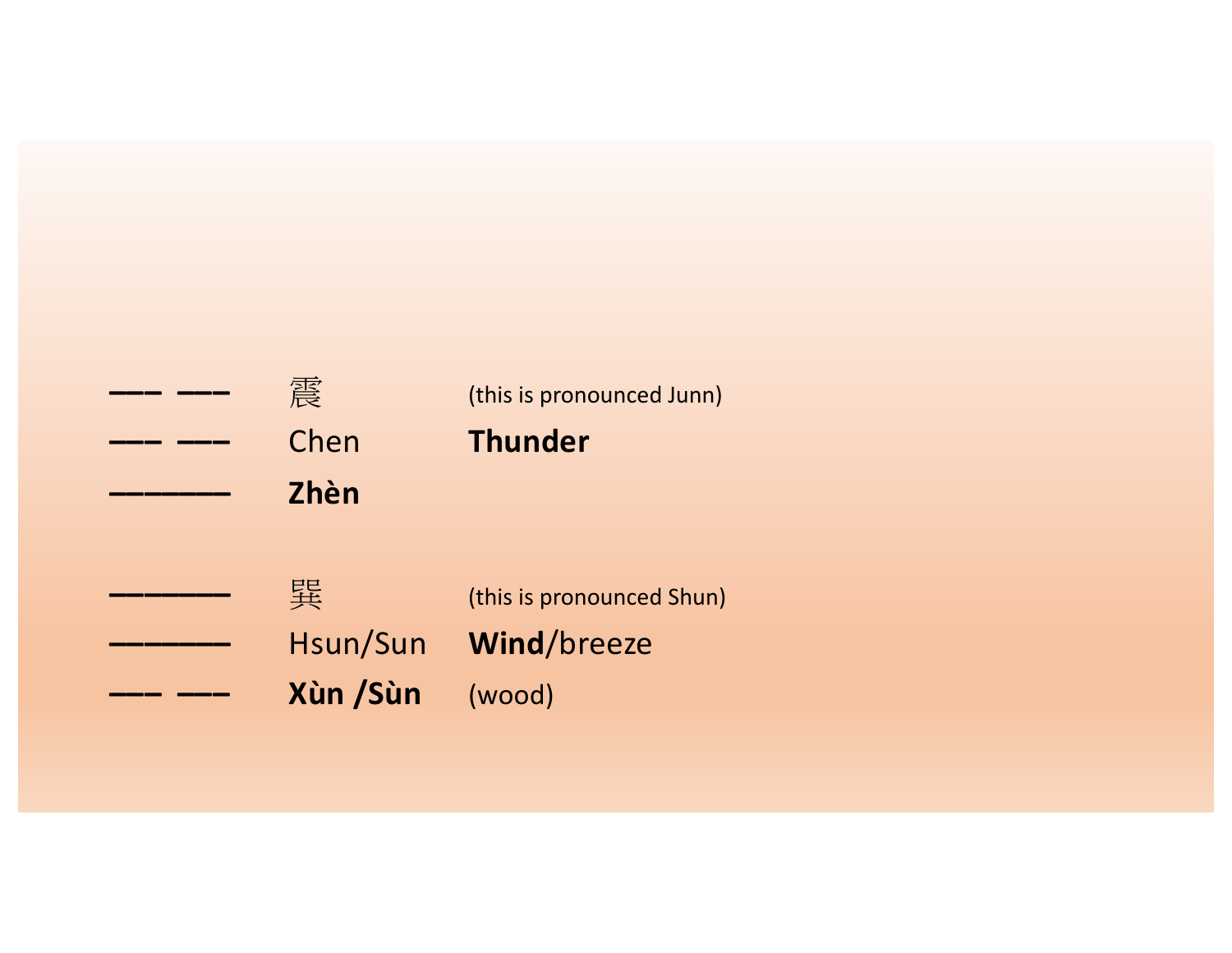| 兌   | (this is pronounced Dway) |
|-----|---------------------------|
| Tui | Lake                      |
| Duì | marsh/wetlands            |
|     |                           |
| 艮   | (this is pronounced Gun)  |
| Ken | <b>Mountain</b>           |
| Gèn |                           |
|     |                           |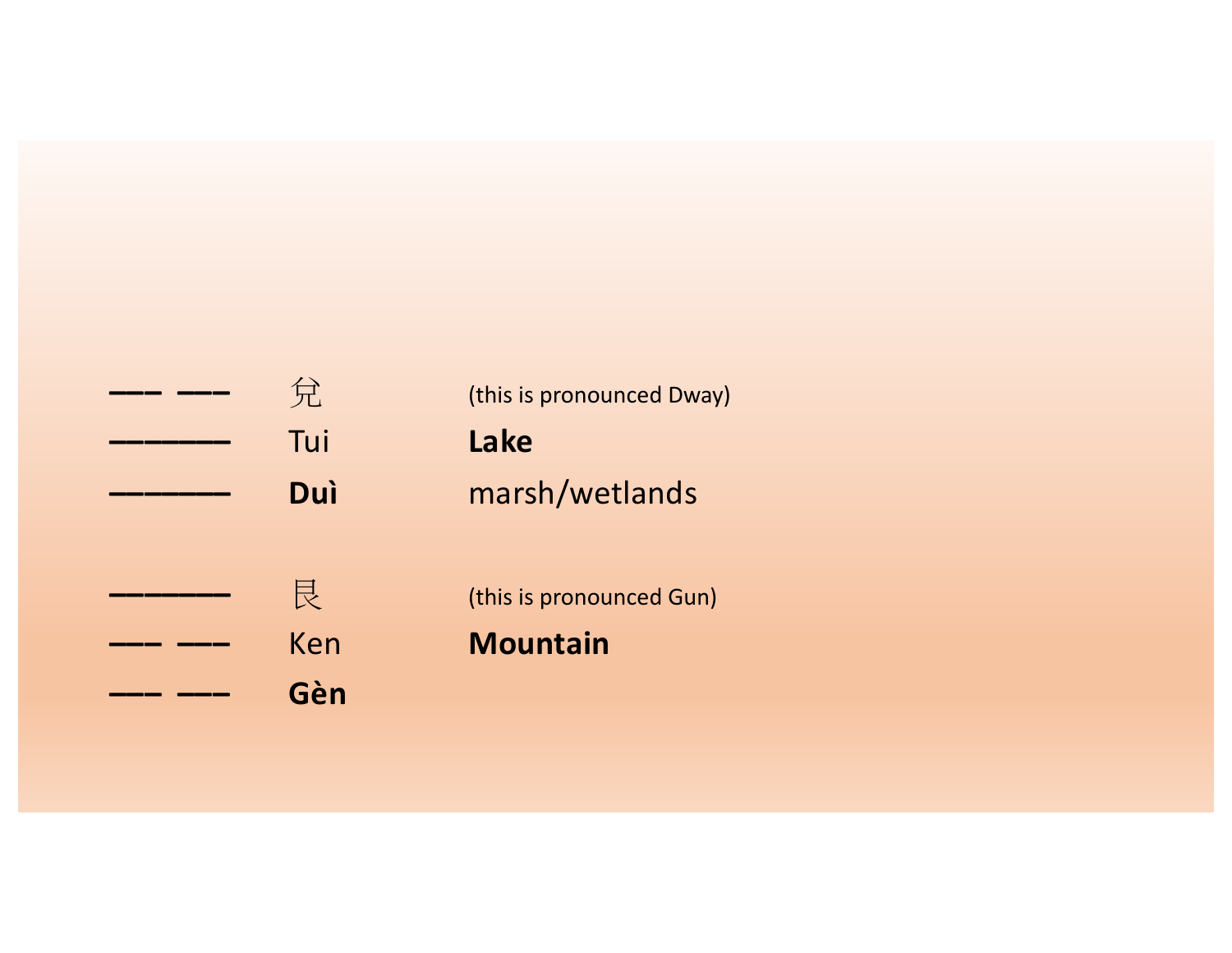### Memorizing the Trigrams (Ba Gua)

- I strongly recommend memorizing these 3 aspects of trigrams:
	- The graphic itself (there are only 8 and they are easily learned in pairs only 4 pairs)
	- Its **name** (use the **pinyin**), but a good idea to 'recognize' the WG too
	- Its **natural image**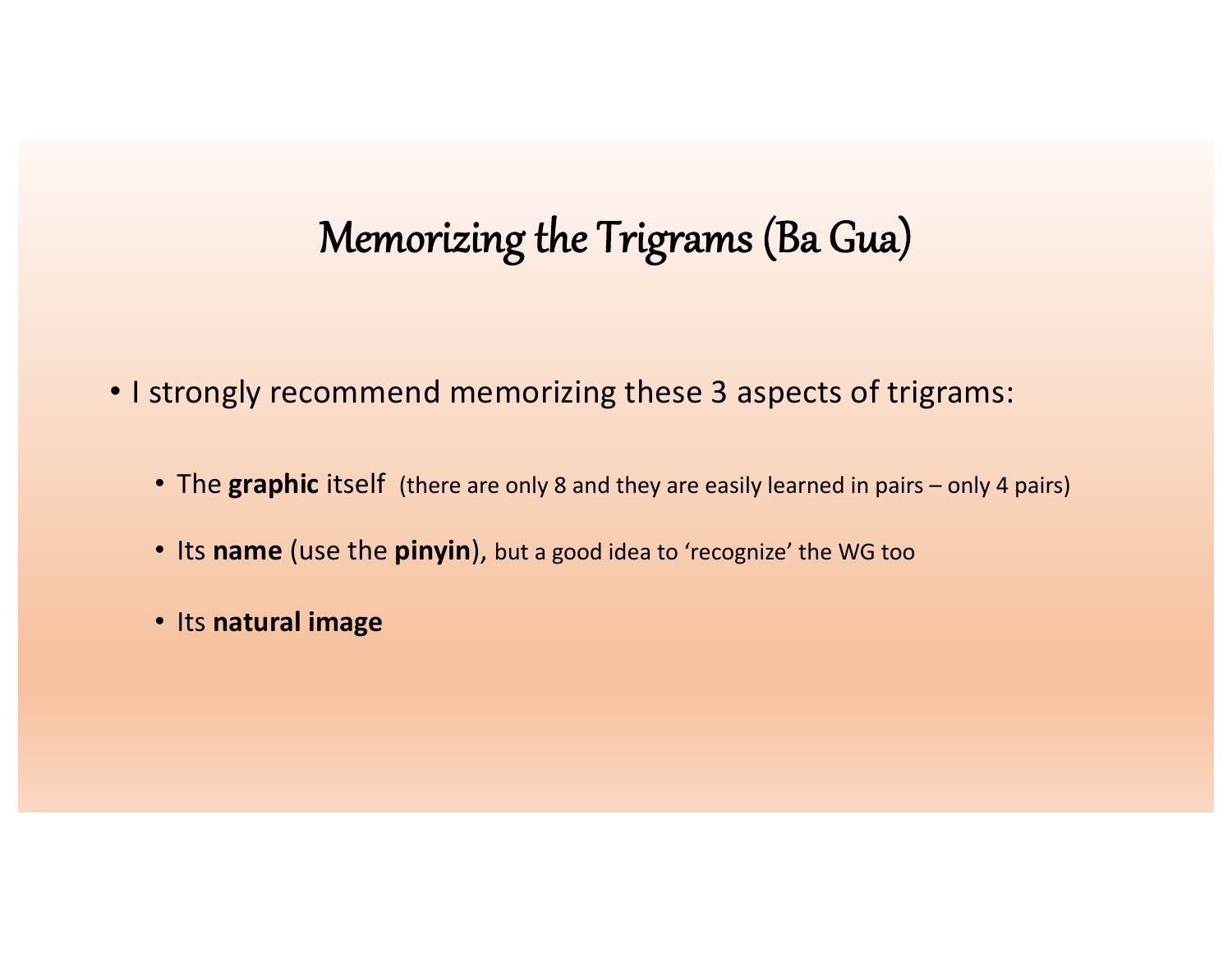## Guide to Memorizing the Graphics

- Notice that 4 trigrams are **symmetrical:** (Qian, Kun; Li and Kan) (turn them upside down and they stay the same)
- 4 are **asymmetrical:** (Zhen, Xun; Gen and Dui) (turn these upside down and they become their opposite)
- The secret beyond the first two: **Qian** (all 3 lines yang) & **Kun** (all 3 lines yin), is to notice where the single odd line is located: (with only 3 lines, two will always be of one type, leaving a solitary line of the other polarity)
- Note its location: is the solo Yin or Yang line in the lowest, middle or uppermost position or stated another way first, second or third position. (always count up from bottom) This will account for the other six trigrams.